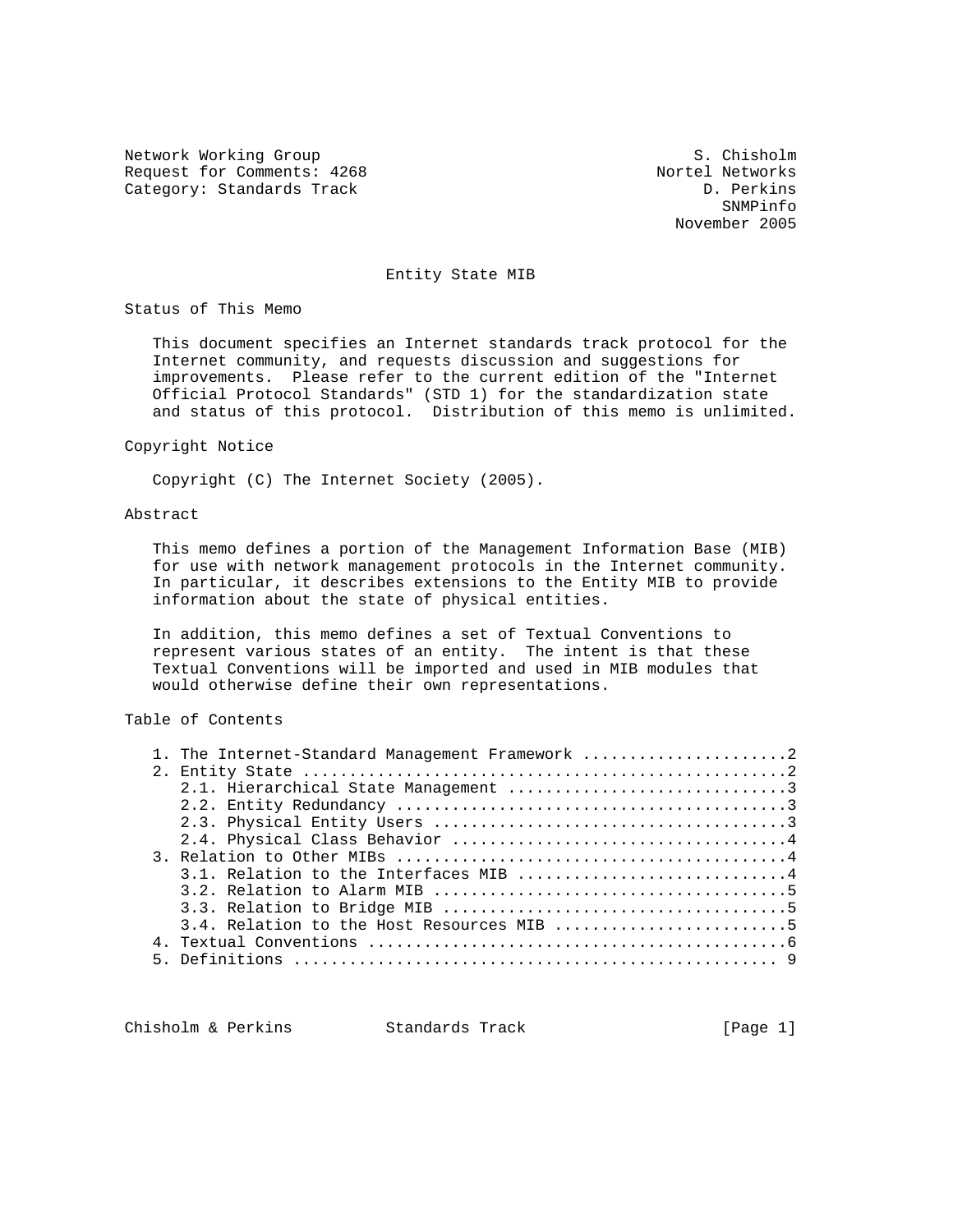1. The Internet-Standard Management Framework

 For a detailed overview of the documents that describe the current Internet-Standard Management Framework, please refer to section 7 of RFC 3410 [RFC3410].

 Managed objects are accessed via a virtual information store, termed the Management Information Base or MIB. MIB objects are generally accessed through the Simple Network Management Protocol (SNMP). Objects in the MIB are defined using the mechanisms defined in the Structure of Management Information (SMI). This memo specifies a MIB module that is compliant to the SMIv2, which is described in STD 58, RFC 2578 [RFC2578], STD 58, RFC 2579 [RFC2579] and STD 58, RFC 2580 [RFC2580].

2. Entity State

 The goal in adding state objects to the Entity MIB [RFC4133] is to define a useful subset of the possible state attributes that could be tracked for a given entity and that both fit into the state models such as those used in the Interfaces MIB [RFC2863] as well as leverage existing well-deployed models. The entStateTable contains state objects that are a subset of the popular ISO/OSI states that are also defined in ITU's X.731 specification [X.731]. Objects are defined to capture administrative, operational, and usage states. In addition, there are further state objects defined to provide more information for these three basic states.

 Administrative state indicates permission to use or prohibition against using the entity and is imposed through the management services.

 Operational state indicates whether or not the entity is physically installed and working. Note that unlike the ifOperStatus [RFC2863], this operational state is independent of the administrative state.

 Usage state indicates whether or not the entity is in use at a specific instance, and if so, whether or not it currently has spare capacity to serve additional users. In the context of this MIB, the usage state refers to the ability of an entity to service other entities within its containment hierarchy.

Chisholm & Perkins Standards Track [Page 2]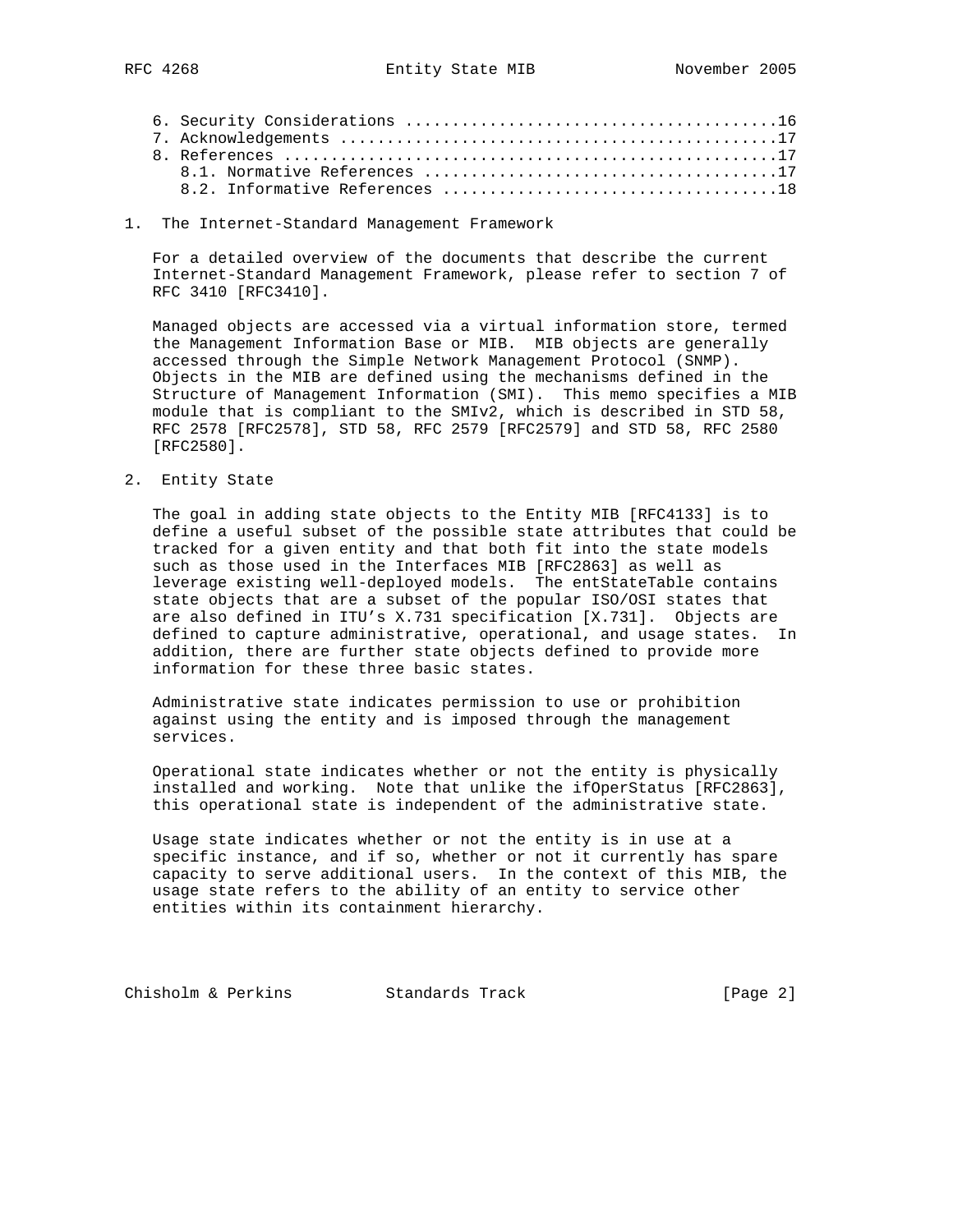Alarm state indicates whether or not there are any alarms active against the entity. In addition to those alarm states defined in X.731 [X.731], warning and indeterminate status are also defined to provide a more complete mapping to the Alarm MIB [RFC3877].

 Standby state indicates whether the entity is currently running as hot standby or cold standby or is currently providing service.

The terms "state" and "status" are used interchangeably in this memo.

 The key words "MUST", "MUST NOT", "REQUIRED", "SHALL", "SHALL NOT", "SHOULD", "SHOULD NOT", "RECOMMENDED", "MAY", and "OPTIONAL" in this document are to be interpreted as described in RFC 2119 [RFC2119].

#### 2.1. Hierarchical State Management

 Physical entities exist within a containment hierarchy. Physical containment is defined by the entPhysicalContainedIn object[RFC4133]. This raises some interesting issues not addressed in existing work on state management.

There are two types of state for an entity:

 1) The state of the entity independent of the states of its parents and children in its containment hierarchy. This is often referred to as raw state.

 2) The state of the entity, as it may be influenced by the state of its parents and children. This is often referred to as computed state.

All state objects in this memo are raw state.

2.2. Entity Redundancy

 While this memo is not attempting to address the entire problem space around redundancy, the entStateStandby object provides an important piece of state information for entities, which helps identify which pieces of redundant equipment are currently providing service, and which are waiting in either hot or cold standby mode.

2.3. Physical Entity Users

There are three ways to define the 'user' of a physical entity

- 1. Direct containment in physical hierarchy
- 2. Anywhere in physical hierarchy

Chisholm & Perkins Standards Track [Page 3]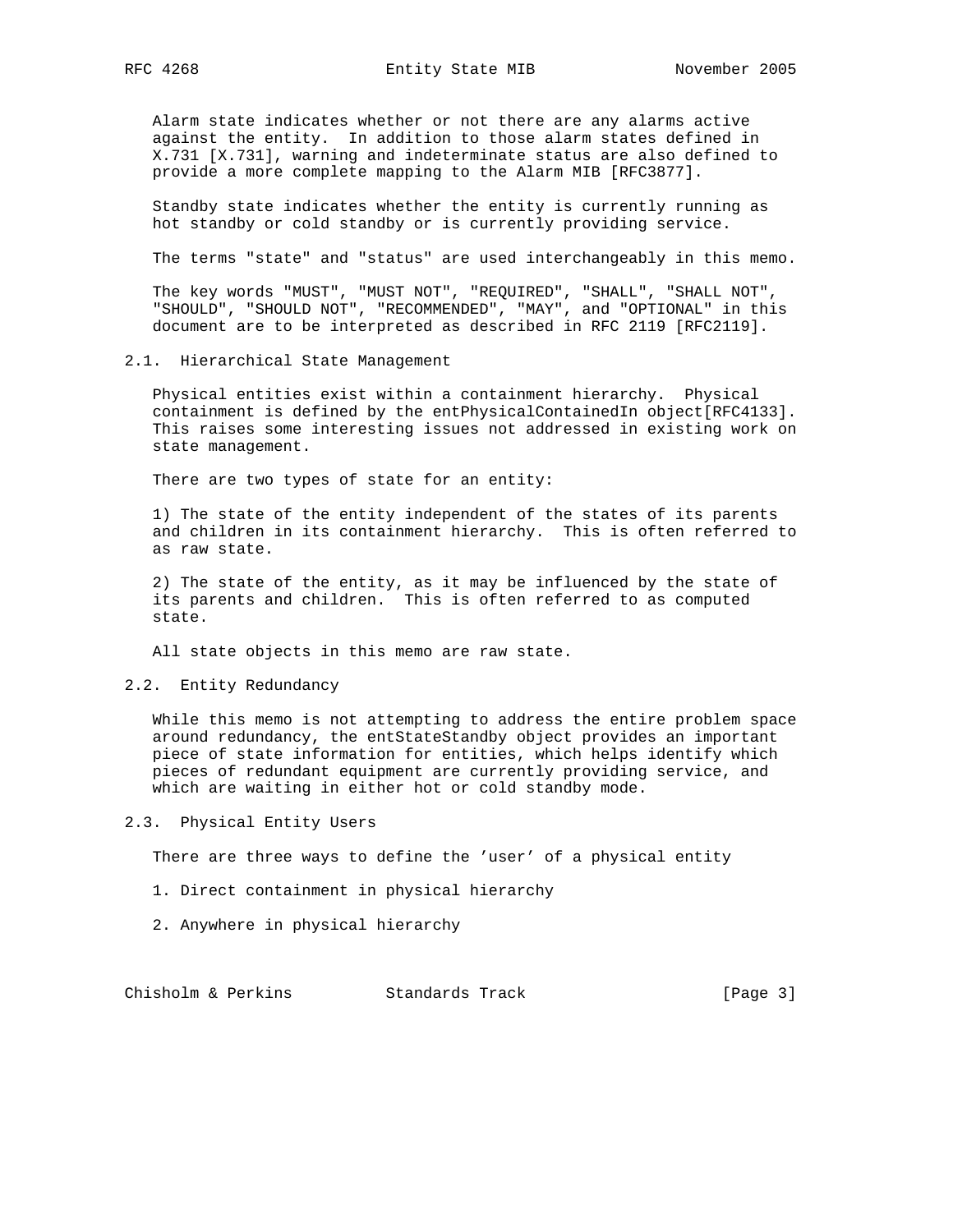RFC 4268 **Entity State MIB** November 2005

 3. As defined by a means outside the scope of this MIB. This could include logical interfaces that could run on a port, software that could run on a module, etc.

 Administrative, operational, alarm, and standby state use all three definitions of 'user'. Usage state supports only the concept of direct containment to simplify implementations of this object.

## 2.4. Physical Class Behavior

 This MIB makes no effort to standardize the behaviors and characteristics of the various physical classes [RFC4133], but rather how this information is reported. In looking at real-world products, items within the same physical class vary substantially. The MIB has therefore provided guidance on how to support objects where a particular instance of a physical class cannot support part or all of a particular state.

3. Relation to Other MIBs

3.1. Relation to the Interfaces MIB

 The Interfaces MIB [RFC2863] defines the ifAdminStatus object, which has states of up, down, and testing, and the ifOperStatus object, which has states of up, down, testing, unknown, dormant, notPresent, and lowerLayerDown.

 An ifAdminStatus of 'up' is equivalent to setting the entStateAdmin object to 'unlocked'. An ifAdminStatus of 'down' is equivalent to setting the entStateAdmin object to either 'locked' or 'shuttingDown', depending on a system's interpretation of 'down'.

 An ifOperStatus of 'up' is equivalent to an entStateOper value of 'enabled'. An ifOperStatus of 'down' due to operational failure is equivalent to an entStateOper value of 'disabled'. An ifOperStatus of 'down' due to being administratively disabled is equivalent to an entStateAdmin value of 'locked' and an entStateOper value of either 'enabled' or 'disabled' depending on whether there are any known issues that would prevent the entity from becoming operational when its entStateAdmin is set to 'unlocked'. An ifOperStatus of 'unknown' is equivalent to an entStateOper value of 'unknown'. The ifOperStatus values of 'testing' and 'dormant' are not explicitly supported by this MIB, but the state objects will be able to reflect other aspects of the entities' administrative and operational state. The ifOperStatus values of 'notPresent' and 'lowerLayerDown' are in some ways computed states and so are therefore not supported in this

Chisholm & Perkins Standards Track [Page 4]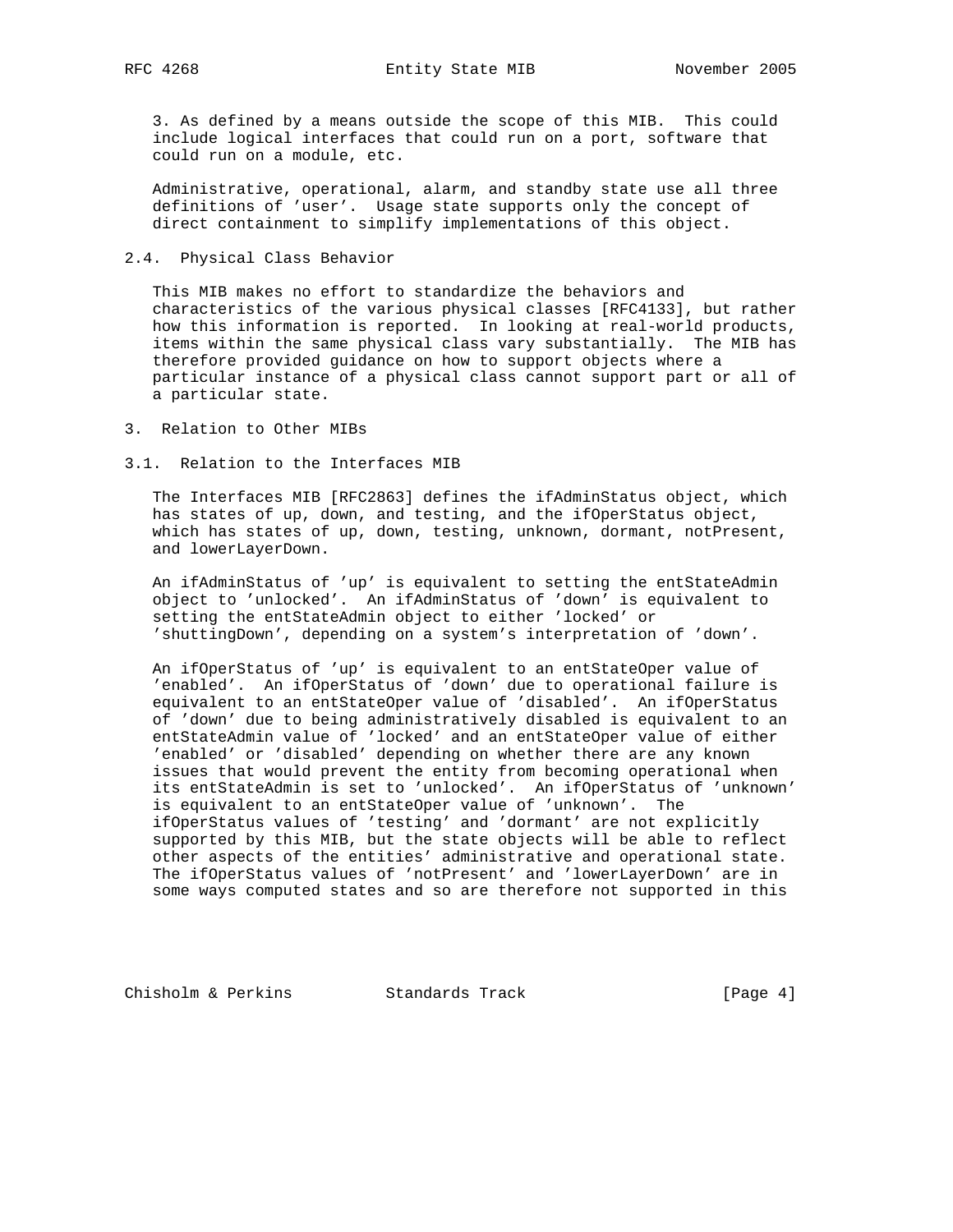MIB. They can, though, be computed by examining the states of entities within this object's containment hierarchy and other available related states.

3.2. Relation to Alarm MIB

 The entStateAlarm object indicates whether or not there are any active alarms against this entity. If there are active alarms, then the alarmActiveTable in the Alarm MIB [RFC3877] should be searched for rows whose alarmActiveResourceId matches this entPhysicalIndex.

 Alternatively, if the alarmActiveTable is queried first and an active alarm with a value of alarmActiveResourceId that matches this entPhysicalIndex is found, then entStateAlarm can be used to quickly determine if there are additional active alarms with a different severity against this physical entity.

3.3 Relation to Bridge MIB

 For entities of physical type of 'port' that support the dot1dStpPortEnable object in the Bridge MIB [RFC4188], a value of 'enabled' is equivalent to setting the entStateAdmin object to 'unlocked'. Setting dot1dStpPortEnable to 'disabled' is equivalent to setting the entStateAdmin object to 'locked'.

3.4 Relation to the Host Resources MIB

 The hrDeviceStatus object in the Host Resources MIB [RFC2790] provides an operational state for devices. For entities that logically correspond to the concept of a device, a value of 'unknown' for hrDeviceStatus corresponds to an entStateOper value of 'unknown'. A value of 'running' corresponds to an entStateOper value of 'enabled'. A value of 'warning' also corresponds to an entStateOper value of 'enabled', but with appropriate bits set in the entStateAlarm object to indicate the alarms corresponding to the unusual error condition detected. A value of 'testing' or 'down' is equivalent to an entStateOper value of 'disabled'.

Chisholm & Perkins Standards Track [Page 5]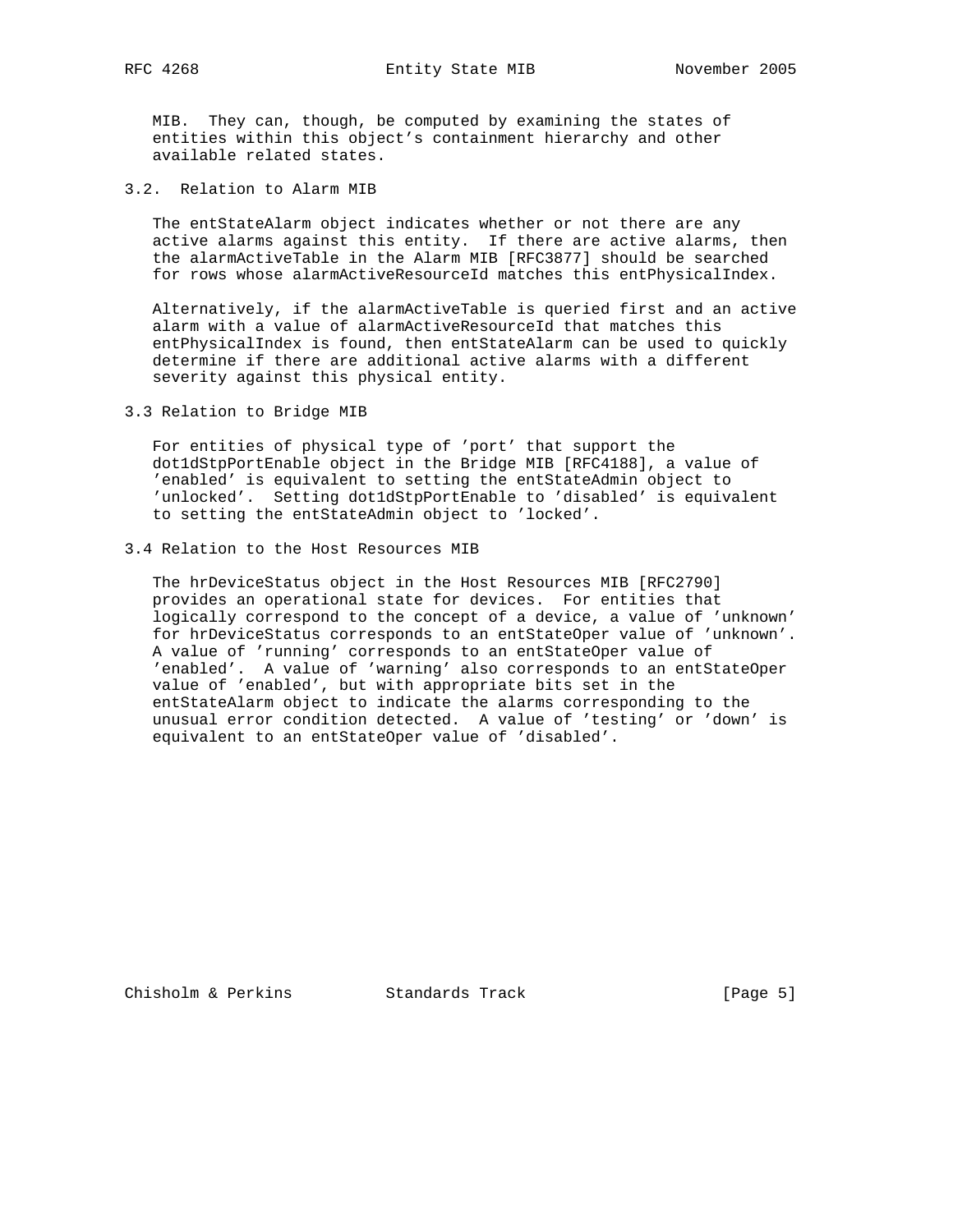4. Textual Conventions ENTITY-STATE-TC-MIB DEFINITIONS ::= BEGIN IMPORTS MODULE-IDENTITY, mib-2 FROM SNMPv2-SMI TEXTUAL-CONVENTION FROM SNMPv2-TC; entityStateTc MODULE-IDENTITY LAST-UPDATED "200511220000Z" ORGANIZATION "IETF Entity MIB Working Group" CONTACT-INFO "General Discussion: entmib@ietf.org To Subscribe: http://www.ietf.org/mailman/listinfo/entmib http://www.ietf.org/html.charters/entmib-charter.html Sharon Chisholm Nortel Networks PO Box 3511 Station C Ottawa, Ont. K1Y 4H7 Canada schishol@nortel.com David T. Perkins 548 Qualbrook Ct San Jose, CA 95110 USA Phone: 408 394-8702 dperkins@snmpinfo.com" DESCRIPTION "This MIB defines state textual conventions. Copyright (C) The Internet Society 2005. This version of this MIB module is part of RFC 4268; see the RFC itself for full legal notices." REVISION "200511220000Z" DESCRIPTION "Initial version, published as RFC 4268."  $::=$  { mib-2 130 } EntityAdminState ::= TEXTUAL-CONVENTION STATUS current DESCRIPTION " Represents the various possible administrative states.

Chisholm & Perkins Standards Track [Page 6]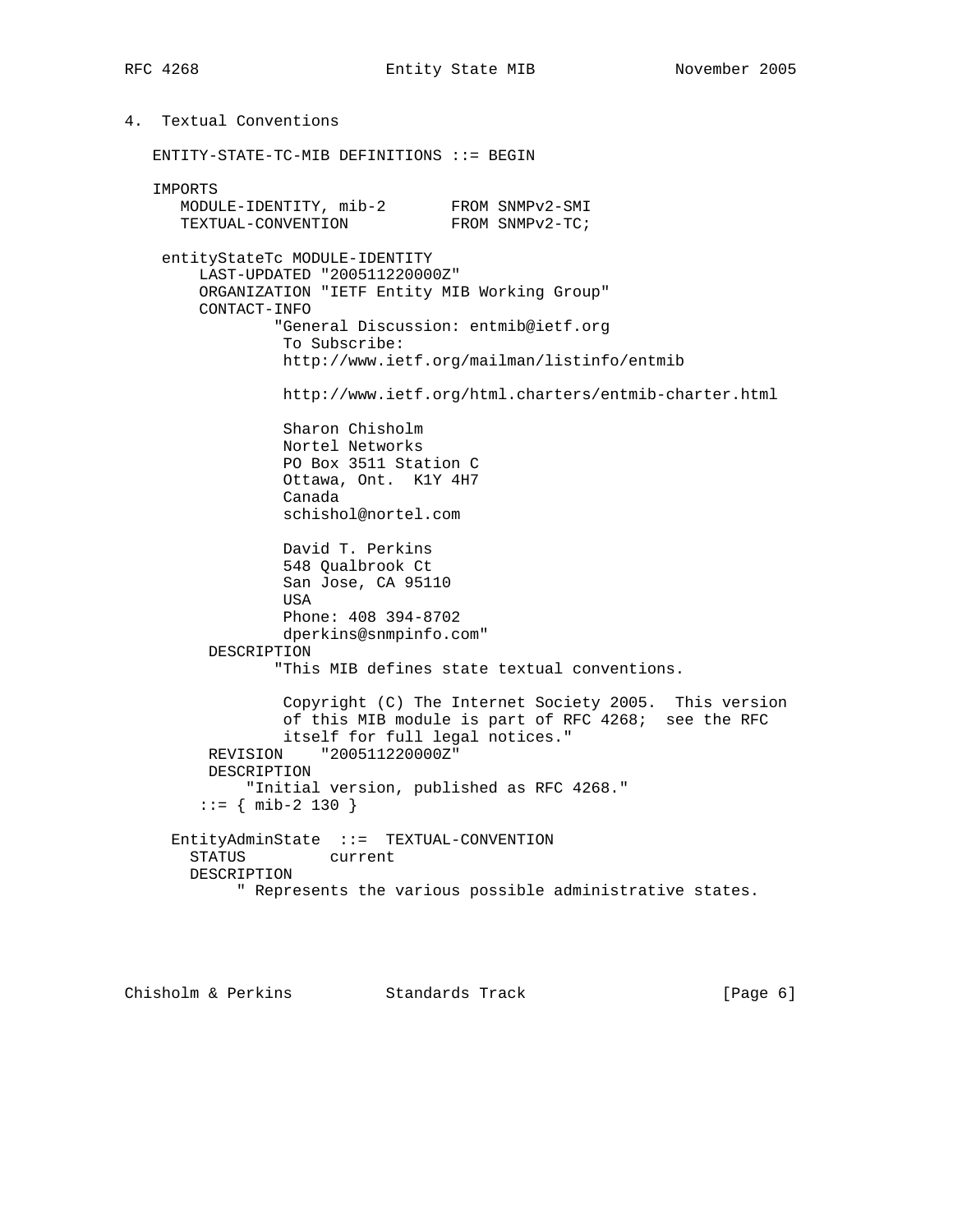RFC 4268 Entity State MIB November 2005

 A value of 'locked' means the resource is administratively prohibited from use. A value of 'shuttingDown' means that usage is administratively limited to current instances of use. A value of 'unlocked' means the resource is not administratively prohibited from use. A value of 'unknown' means that this resource is unable to report administrative state." SYNTAX INTEGER { unknown (1), locked (2), shuttingDown (3), unlocked (4) } EntityOperState ::= TEXTUAL-CONVENTION STATUS current DESCRIPTION " Represents the possible values of operational states. A value of 'disabled' means the resource is totally inoperable. A value of 'enabled' means the resource is partially or fully operable. A value of 'testing' means the resource is currently being tested and cannot therefore report whether it is operational or not. A value of 'unknown' means that this resource is unable to report operational state." SYNTAX INTEGER { unknown (1), disabled (2), enabled (3), testing (4) } EntityUsageState ::= TEXTUAL-CONVENTION STATUS current DESCRIPTION " Represents the possible values of usage states. A value of 'idle' means the resource is servicing no users. A value of 'active' means the resource is currently in use and it has sufficient spare capacity to provide for additional users. A value of 'busy' means the resource is currently in use, but it currently has no spare capacity to provide for additional users. A value of 'unknown' means that this resource is unable to report usage state." SYNTAX INTEGER

Chisholm & Perkins Standards Track [Page 7]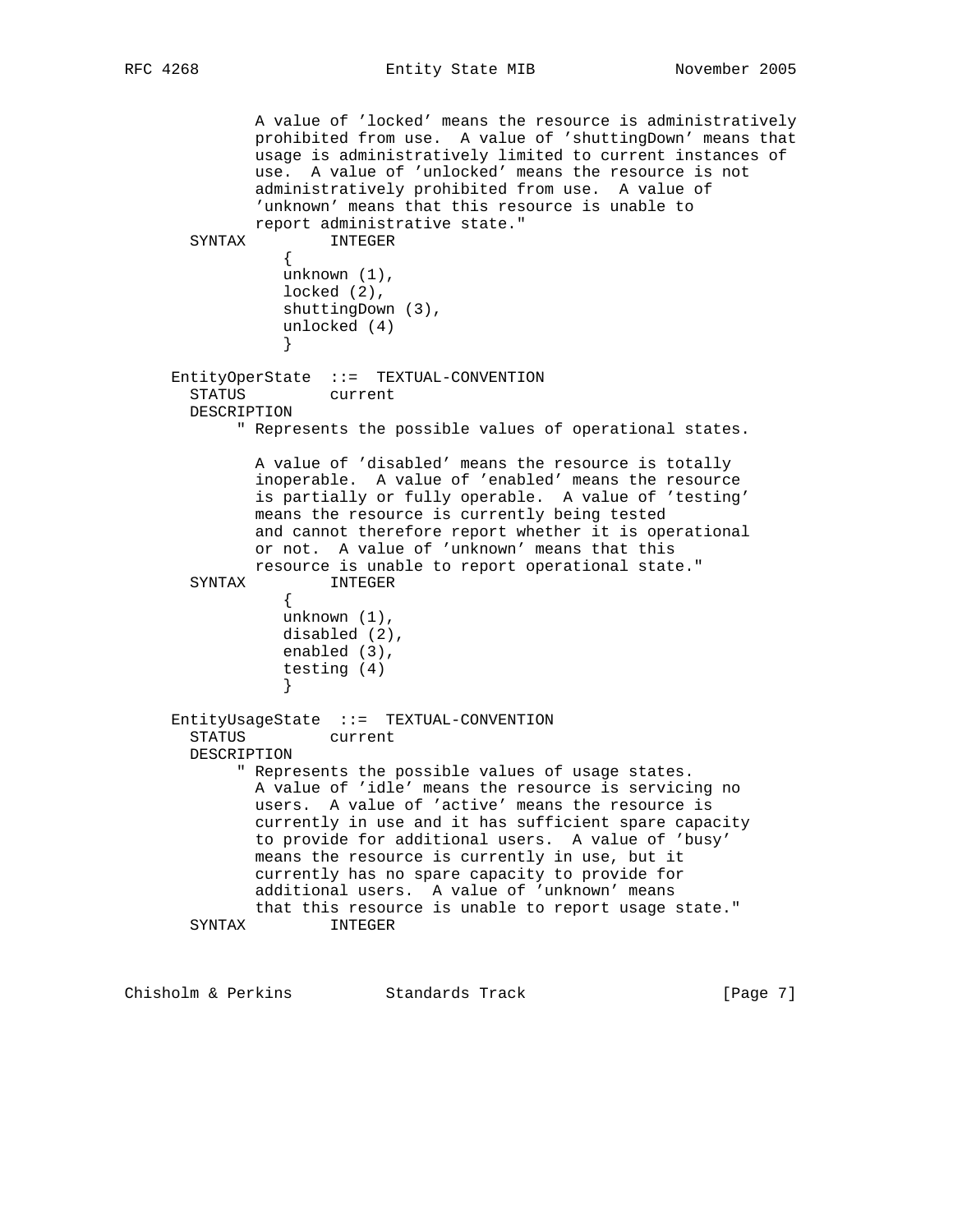{ unknown (1), idle (2), active (3), busy (4) }

> EntityAlarmStatus ::= TEXTUAL-CONVENTION STATUS current DESCRIPTION " Represents the possible values of alarm status. An Alarm [RFC3877] is a persistent indication of an error or warning condition.

> > When no bits of this attribute are set, then no active alarms are known against this entity and it is not under repair.

 When the 'value of underRepair' is set, the resource is currently being repaired, which, depending on the implementation, may make the other values in this bit string not meaningful.

 When the value of 'critical' is set, one or more critical alarms are active against the resource. When the value of 'major' is set, one or more major alarms are active against the resource. When the value of 'minor' is set, one or more minor alarms are active against the resource. When the value of 'warning' is set, one or more warning alarms are active against the resource. When the value of 'indeterminate' is set, one or more alarms of whose perceived severity cannot be determined are active against this resource.

```
 A value of 'unknown' means that this resource is
           unable to report alarm state."
           SYNTAX BITS
 {
              unknown (0),
              underRepair (1),
              critical(2),
              major(3),
              minor(4),
              -- The following are not defined in X.733
              warning (5),
              indeterminate (6)
 }
```
Chisholm & Perkins Standards Track [Page 8]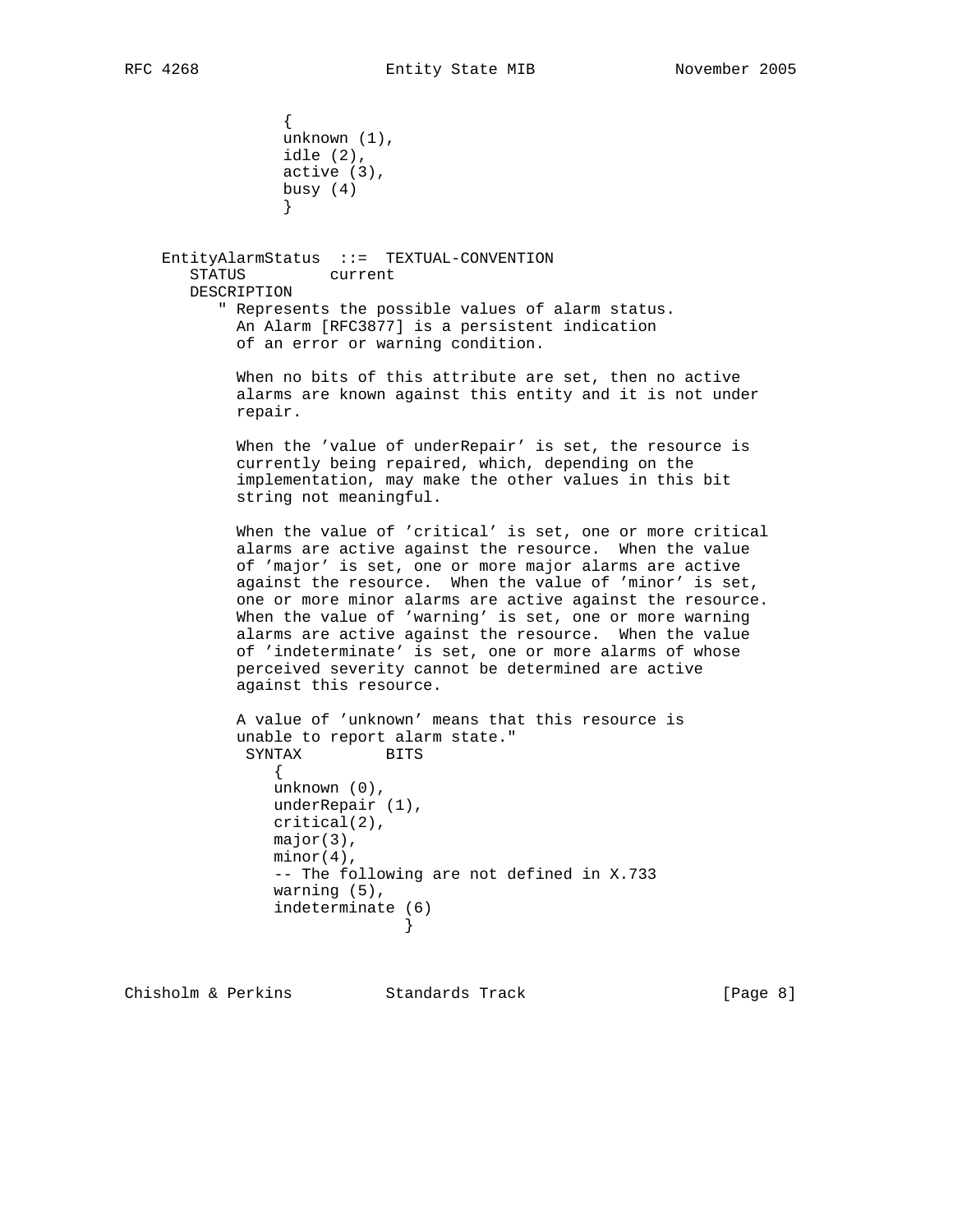EntityStandbyStatus ::= TEXTUAL-CONVENTION STATUS current DESCRIPTION " Represents the possible values of standby status.

 A value of 'hotStandby' means the resource is not providing service, but it will be immediately able to take over the role of the resource to be backed up, without the need for initialization activity, and will contain the same information as the resource to be backed up. A value of 'coldStandy' means that the resource is to back up another resource, but will not be immediately able to take over the role of a resource to be backed up, and will require some initialization activity. A value of 'providingService' means the resource is providing service. A value of 'unknown' means that this resource is unable to report standby state." SYNTAX INTEGER { unknown (1), hotStandby (2), coldStandby (3),

```
 END
```
5. Definitions

}

 $ENTITY-STATE-MIB$  DEFINITIONS ::= BEGIN

providingService (4)

```
 IMPORTS
```
 MODULE-IDENTITY, OBJECT-TYPE, NOTIFICATION-TYPE, mib-2 FROM SNMPv2-SMI DateAndTime FROM SNMPv2-TC MODULE-COMPLIANCE, OBJECT-GROUP, NOTIFICATION-GROUP FROM SNMPv2-CONF entPhysicalIndex FROM ENTITY-MIB EntityAdminState, EntityOperState, EntityUsageState, EntityAlarmStatus, EntityStandbyStatus FROM ENTITY-STATE-TC-MIB; entityStateMIB MODULE-IDENTITY

 LAST-UPDATED "200511220000Z" ORGANIZATION "IETF Entity MIB Working Group"

Chisholm & Perkins Standards Track [Page 9]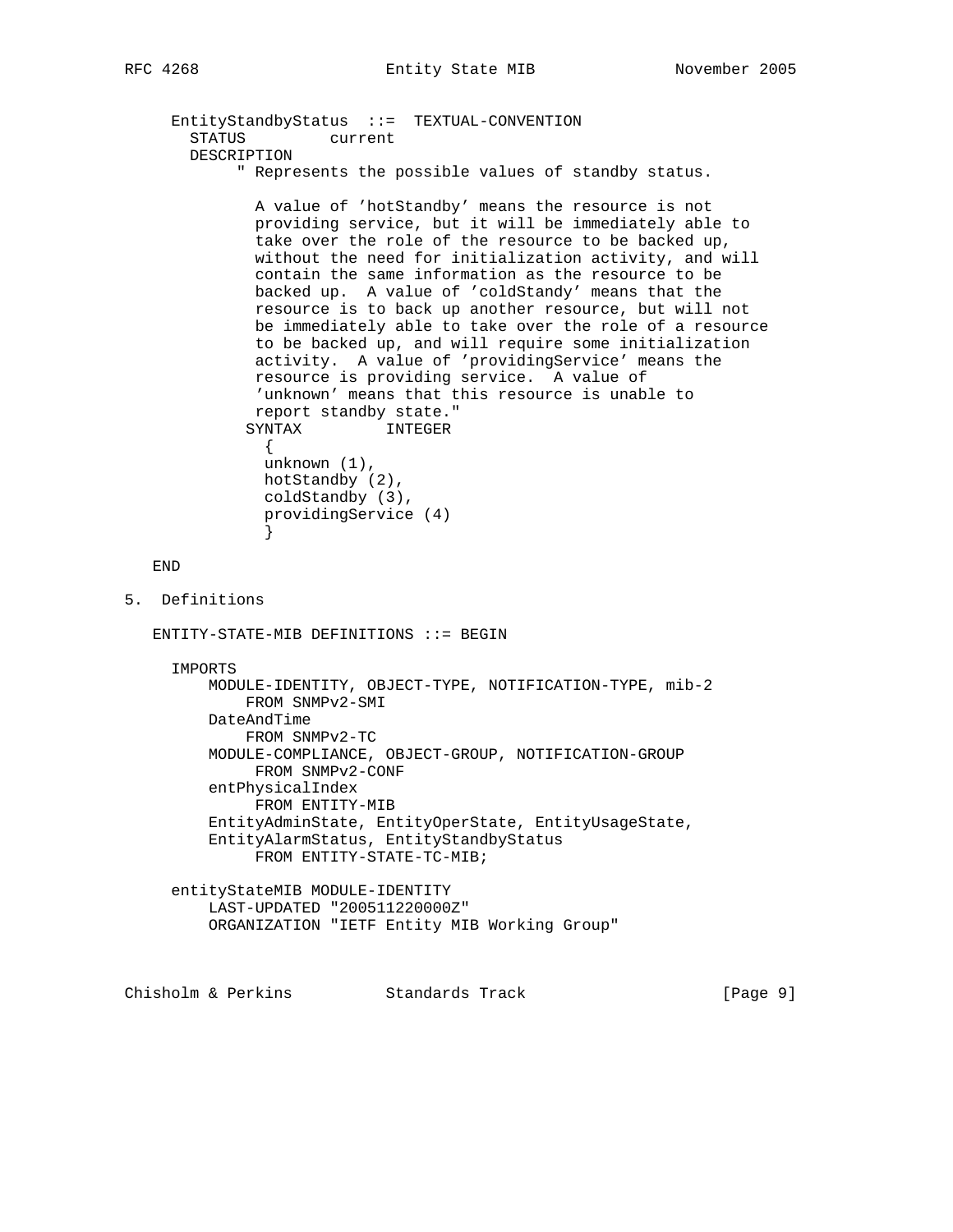CONTACT-INFO " General Discussion: entmib@ietf.org To Subscribe: http://www.ietf.org/mailman/listinfo/entmib http://www.ietf.org/html.charters/entmib-charter.html Sharon Chisholm Nortel Networks PO Box 3511 Station C Ottawa, Ont. K1Y 4H7 Canada schishol@nortel.com David T. Perkins 548 Qualbrook Ct San Jose, CA 95110 USA Phone: 408 394-8702 dperkins@snmpinfo.com " "The contract of the contract of the contract of the contract of the contract of the contract of the contract of the contract of the contract of the contract of the contract of the contract of the contract of the contrac DESCRIPTION "This MIB defines a state extension to the Entity MIB. Copyright (C) The Internet Society 2005. This version of this MIB module is part of RFC 4268; see the RFC itself for full legal notices." REVISION "200511220000Z" DESCRIPTION "Initial version, published as RFC 4268."  $::=$  { mib-2 131 } -- Entity State Objects entStateObjects OBJECT IDENTIFIER ::= { entityStateMIB 1 } entStateTable OBJECT-TYPE SYNTAX SEQUENCE OF EntStateEntry MAX-ACCESS not-accessible STATUS current DESCRIPTION "A table of information about state/status of entities. This is a sparse augment of the entPhysicalTable. Entries appear in this table for values of entPhysicalClass [RFC4133] that in this implementation are able to report any of the state or status stored in this table.

Chisholm & Perkins Standards Track [Page 10]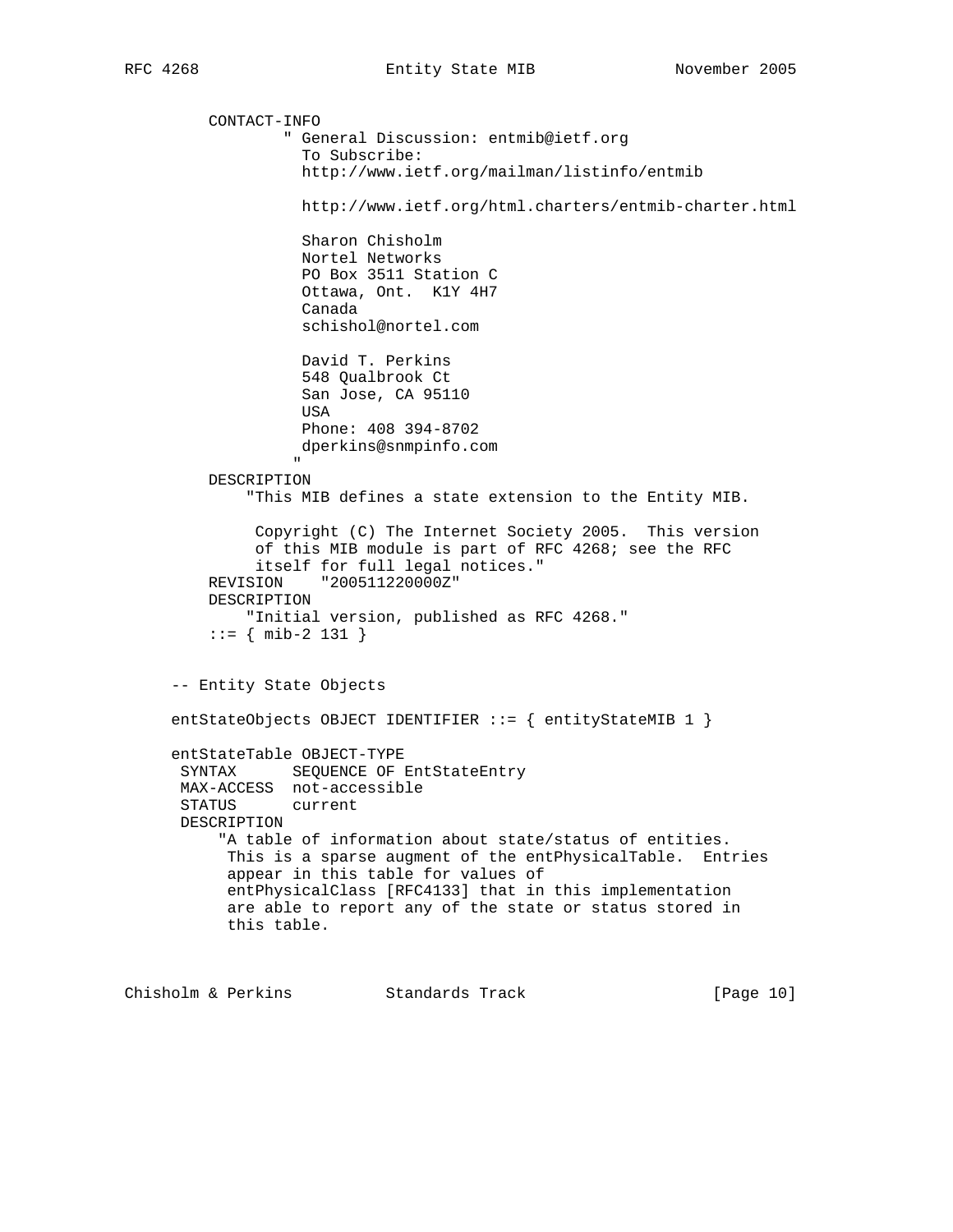" "The Contract of the Contract of the Contract of the Contract of the Contract of the Contract of the Contract of the Contract of the Contract of the Contract of the Contract of the Contract of the Contract of the Contrac

```
 ::= { entStateObjects 1 }
       entStateEntry OBJECT-TYPE
         SYNTAX EntStateEntry
         MAX-ACCESS not-accessible
         STATUS current
         DESCRIPTION
             "State information about this physical entity."
          INDEX { entPhysicalIndex }
         ::= { entStateTable 1 }
       EntStateEntry ::= SEQUENCE {
          entStateLastChanged DateAndTime,
entStateAdmin EntityAdminState,
entStateOper EntityOperState,
entStateUsage EntityUsageState,
entStateAlarm EntityAlarmStatus,
 entStateStandby EntityStandbyStatus
 }
     entStateLastChanged OBJECT-TYPE
      SYNTAX DateAndTime
      MAX-ACCESS read-only
      STATUS current
      DESCRIPTION
        "The value of this object is the date and
        time when the value of any of entStateAdmin,
         entStateOper, entStateUsage, entStateAlarm,
         or entStateStandby changed for this entity.
         If there has been no change since
         the last re-initialization of the local system,
         this object contains the date and time of
         local system initialization. If there has been
         no change since the entity was added to the
         local system, this object contains the date and
         time of the insertion."
     ::= { entStateEntry 1 }
   entStateAdmin OBJECT-TYPE
         SYNTAX EntityAdminState
          MAX-ACCESS read-write
          STATUS current
          DESCRIPTION
              "The administrative state for this entity.
```
Chisholm & Perkins Standards Track [Page 11]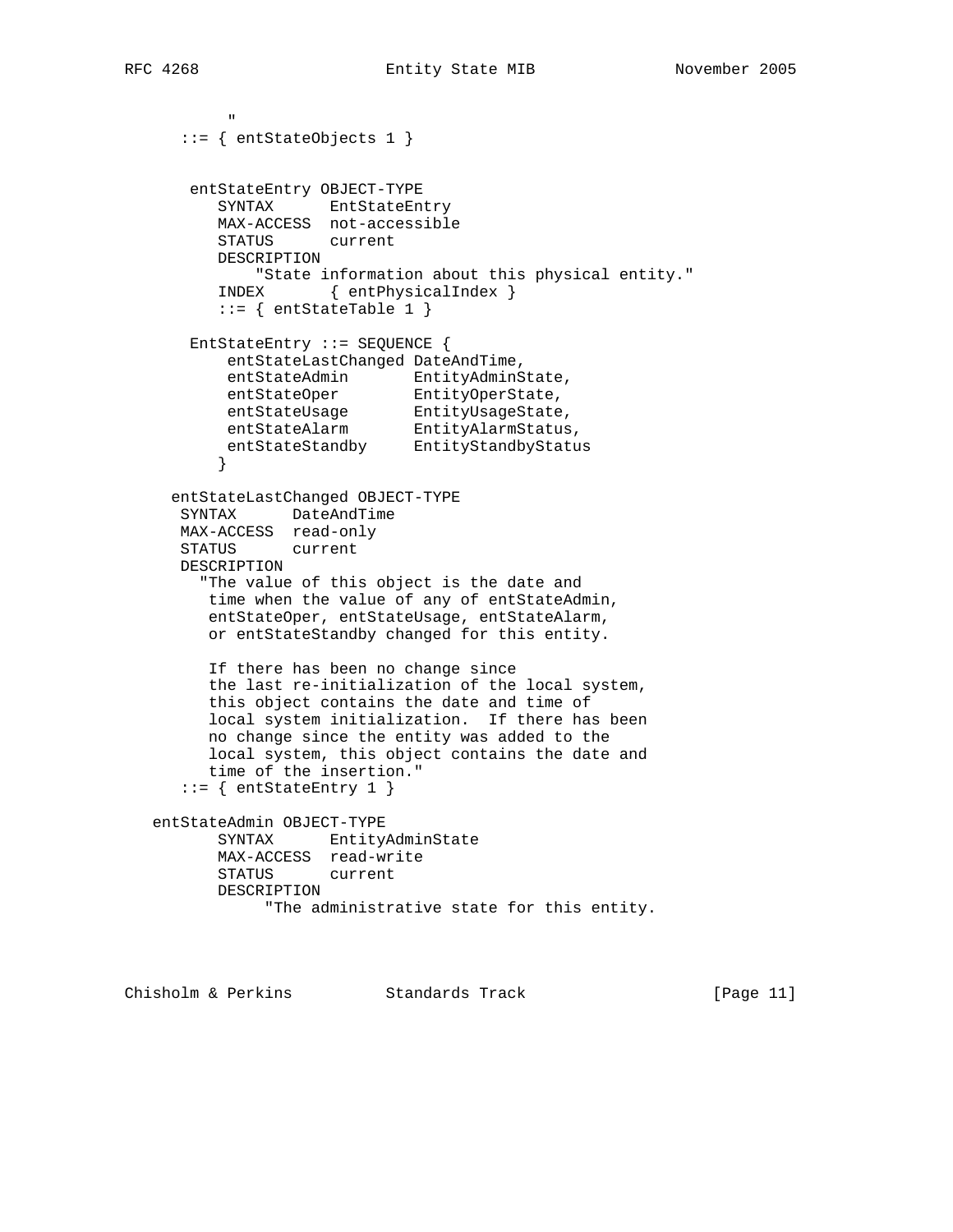This object refers to an entities administrative permission to service both other entities within its containment hierarchy as well other users of its services defined by means outside the scope of this MIB.

 Setting this object to 'notSupported' will result in an 'inconsistentValue' error. For entities that do not support administrative state, all set operations will result in an 'inconsistentValue' error.

 Some physical entities exhibit only a subset of the remaining administrative state values. Some entities cannot be locked, and hence this object exhibits only the 'unlocked' state. Other entities cannot be shutdown gracefully, and hence this object does not exhibit the 'shuttingDown' state. A value of 'inconsistentValue' will be returned if attempts are made to set this object to values not supported by its administrative model."

::= { entStateEntry 2 }

 entStateOper OBJECT-TYPE SYNTAX EntityOperState MAX-ACCESS read-only STATUS current DESCRIPTION "The operational state for this entity.

> Note that unlike the state model used within the Interfaces MIB [RFC2863], this object does not follow the administrative state. An administrative state of down does not predict an operational state of disabled.

 A value of 'testing' means that entity currently being tested and cannot therefore report whether it is operational or not.

 A value of 'disabled' means that an entity is totally inoperable and unable to provide service both to entities within its containment hierarchy, or to other receivers of its service as defined in ways outside the scope of this MIB.

 A value of 'enabled' means that an entity is fully or partially operable and able to provide service both to

Chisholm & Perkins Standards Track [Page 12]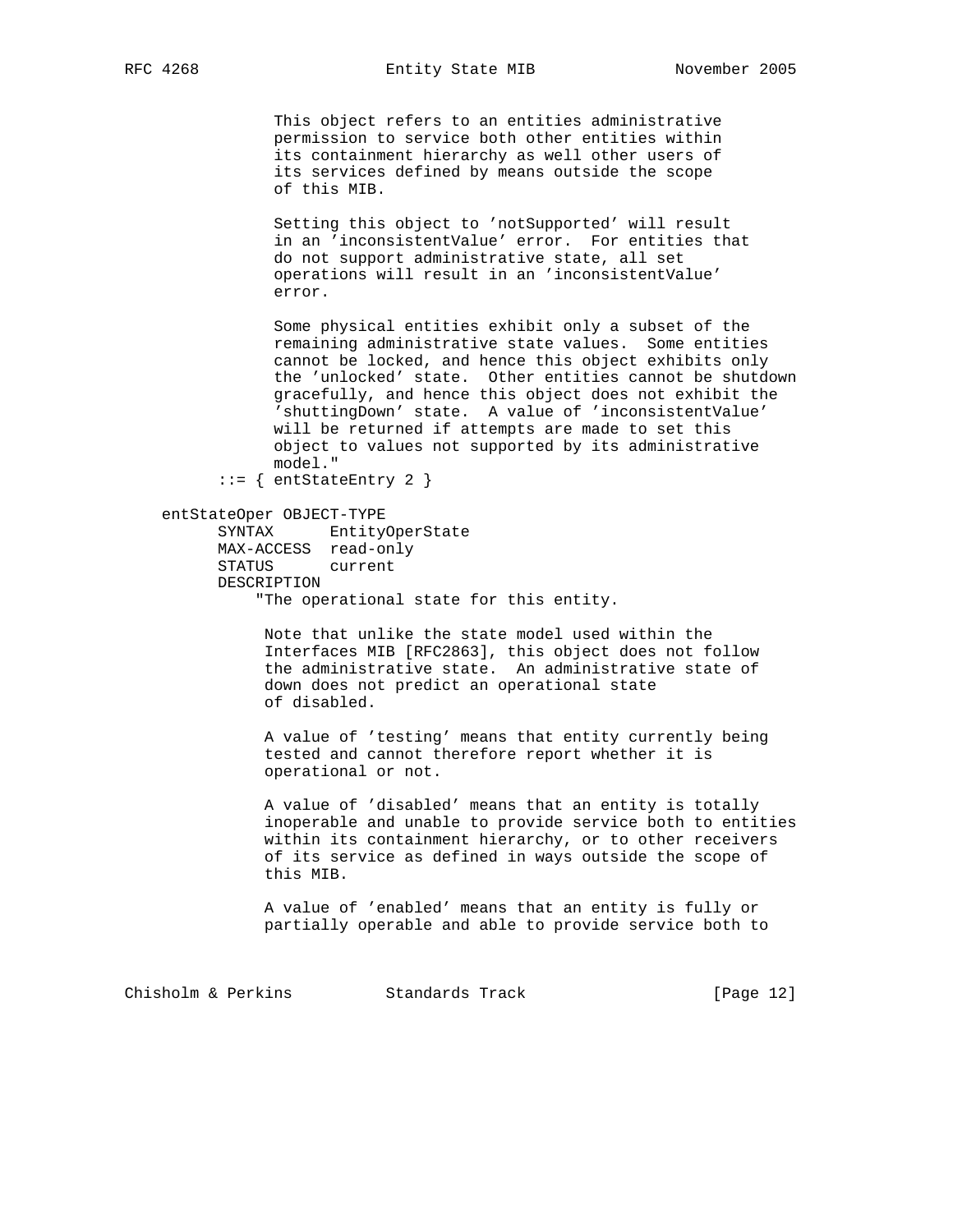entities within its containment hierarchy, or to other receivers of its service as defined in ways outside the scope of this MIB.

 Note that some implementations may not be able to accurately report entStateOper while the entStateAdmin object has a value other than 'unlocked'. In these cases, this object MUST have a value of 'unknown'." ::= { entStateEntry 3 }

 entStateUsage OBJECT-TYPE SYNTAX EntityUsageState MAX-ACCESS read-only STATUS current DESCRIPTION "The usage state for this entity.

> This object refers to an entity's ability to service more physical entities in a containment hierarchy. A value of 'idle' means this entity is able to contain other entities but that no other entity is currently contained within this entity.

 A value of 'active' means that at least one entity is contained within this entity, but that it could handle more. A value of 'busy' means that the entity is unable to handle any additional entities being contained in it.

 Some entities will exhibit only a subset of the usage state values. Entities that are unable to ever service any entities within a containment hierarchy will always have a usage state of 'busy'. Some entities will only ever be able to support one entity within its containment hierarchy and will therefore only exhibit values of 'idle' and 'busy'."

 $::=$  { entStateEntry 4 }

 entStateAlarm OBJECT-TYPE SYNTAX EntityAlarmStatus MAX-ACCESS read-only STATUS current DESCRIPTION "The alarm status for this entity. It does not include the alarms raised on child components within its containment hierarchy.

A value of 'unknown' means that this entity is

Chisholm & Perkins Standards Track [Page 13]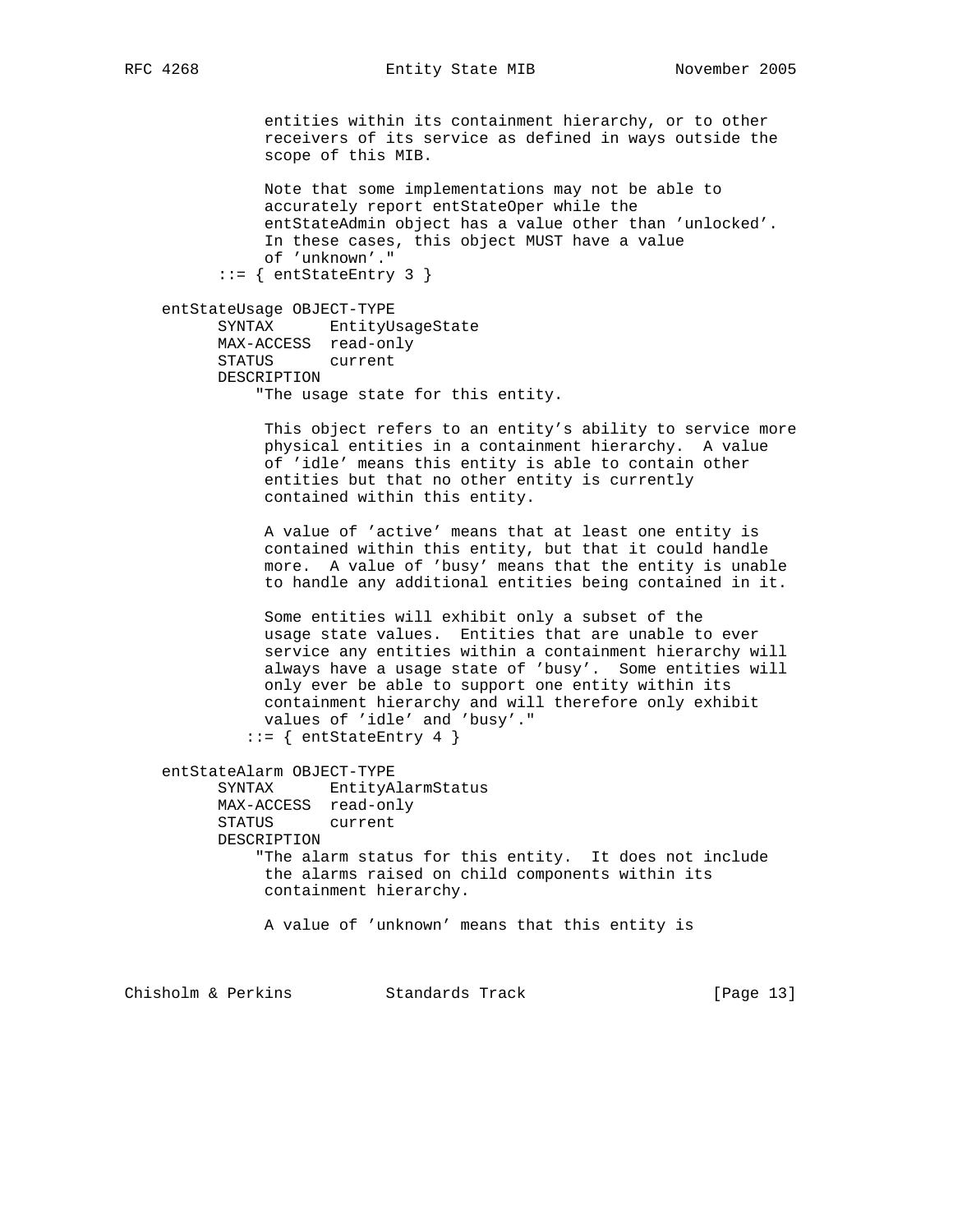RFC 4268 Entity State MIB November 2005

 unable to report alarm state. Note that this differs from 'indeterminate', which means that alarm state is supported and there are alarms against this entity, but the severity of some of the alarms is not known. If no bits are set, then this entity supports reporting of alarms, but there are currently no active alarms against this entity."  $::=$  { entStateEntry 5 } entStateStandby OBJECT-TYPE SYNTAX EntityStandbyStatus MAX-ACCESS read-only STATUS current DESCRIPTION "The standby status for this entity. Some entities will exhibit only a subset of the remaining standby state values. If this entity cannot operate in a standby role, the value of this object will always be 'providingService'."  $::=$  { entStateEntry 6 } -- Notifications entStateNotifications OBJECT IDENTIFIER ::= { entityStateMIB 0 } entStateOperEnabled NOTIFICATION-TYPE OBJECTS { entStateAdmin, entStateAlarm } STATUS current DESCRIPTION "An entStateOperEnabled notification signifies that the SNMP entity, acting in an agent role, has detected that the entStateOper object for one of its entities has transitioned into the 'enabled' state. The entity this notification refers can be identified by extracting the entPhysicalIndex from one of the variable bindings. The entStateAdmin and entStateAlarm varbinds may be examined to find out additional information on the administrative state at the time of the operation state change as well as to find out whether there were any known alarms against the entity at that time that may explain why the physical entity has become operationally disabled." ::= { entStateNotifications 1 }

Chisholm & Perkins Standards Track [Page 14]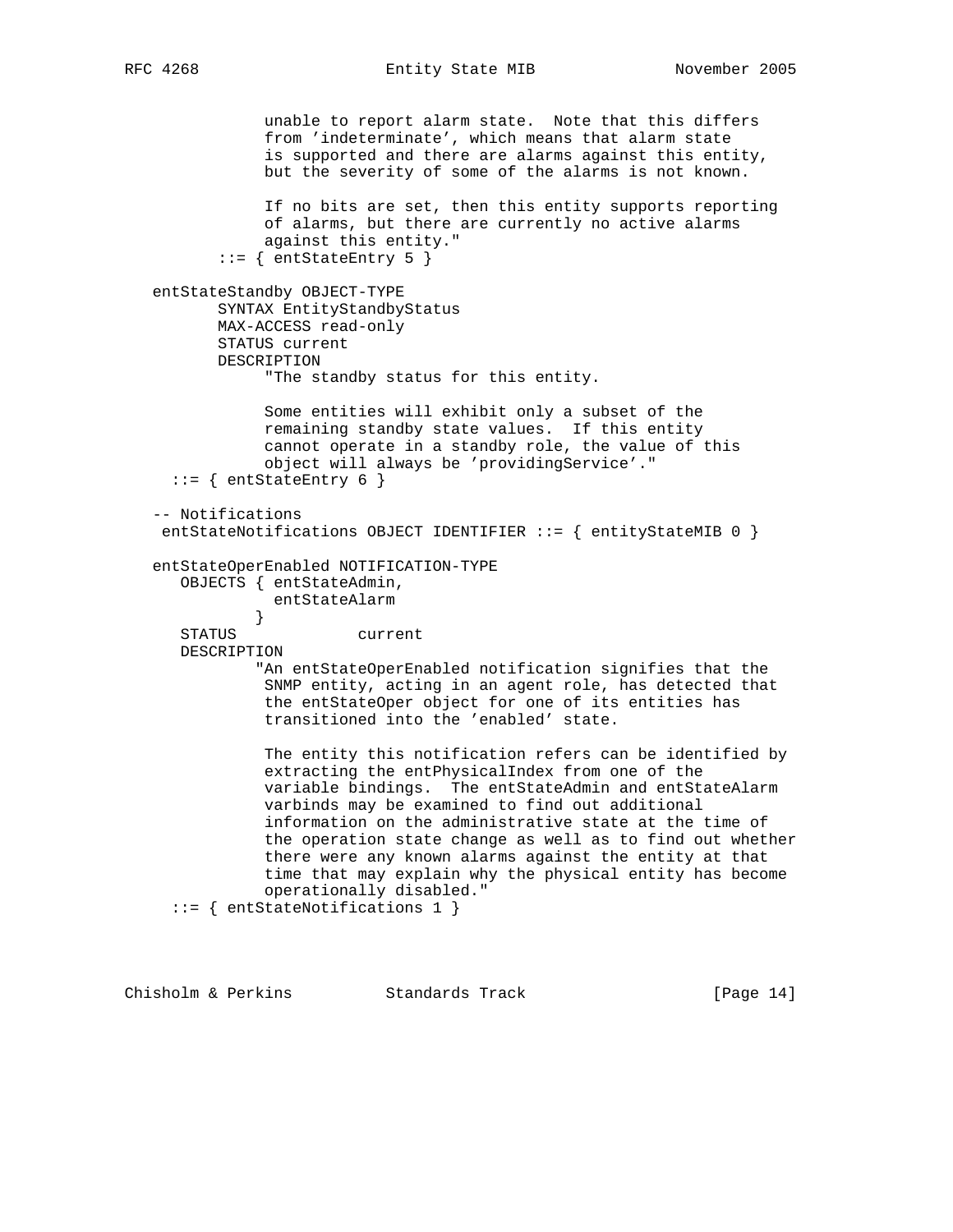```
 entStateOperDisabled NOTIFICATION-TYPE
      OBJECTS { entStateAdmin,
               entStateAlarm }
      STATUS current
      DESCRIPTION
               "An entStateOperDisabled notification signifies that the
               SNMP entity, acting in an agent role, has detected that
               the entStateOper object for one of its entities has
                transitioned into the 'disabled' state.
               The entity this notification refers can be identified by
               extracting the entPhysicalIndex from one of the
               variable bindings. The entStateAdmin and entStateAlarm
               varbinds may be examined to find out additional
                information on the administrative state at the time of
                the operation state change as well as to find out whether
                there were any known alarms against the entity at that
                time that may affect the physical entity's
                ability to stay operationally enabled."
      ::= { entStateNotifications 2 }
   -- Conformance and Compliance
  entStateConformance OBJECT IDENTIFIER ::= { entityStateMIB 2 }
   entStateCompliances OBJECT IDENTIFIER
                     ::= { entStateConformance 1 }
   entStateCompliance MODULE-COMPLIANCE
         STATUS current
         DESCRIPTION
              "The compliance statement for systems supporting
             the Entity State MIB."
         MODULE -- this module
             MANDATORY-GROUPS {
            entStateGroup<br>}
 }
         GROUP entStateNotificationsGroup
            DESCRIPTION
                "This group is optional."
         OBJECT entStateAdmin
          MIN-ACCESS read-only
          DESCRIPTION
              "Write access is not required."
       ::= { entStateCompliances 1 }
   entStateGroups OBJECT IDENTIFIER ::= { entStateConformance 2 }
```
Chisholm & Perkins Standards Track [Page 15]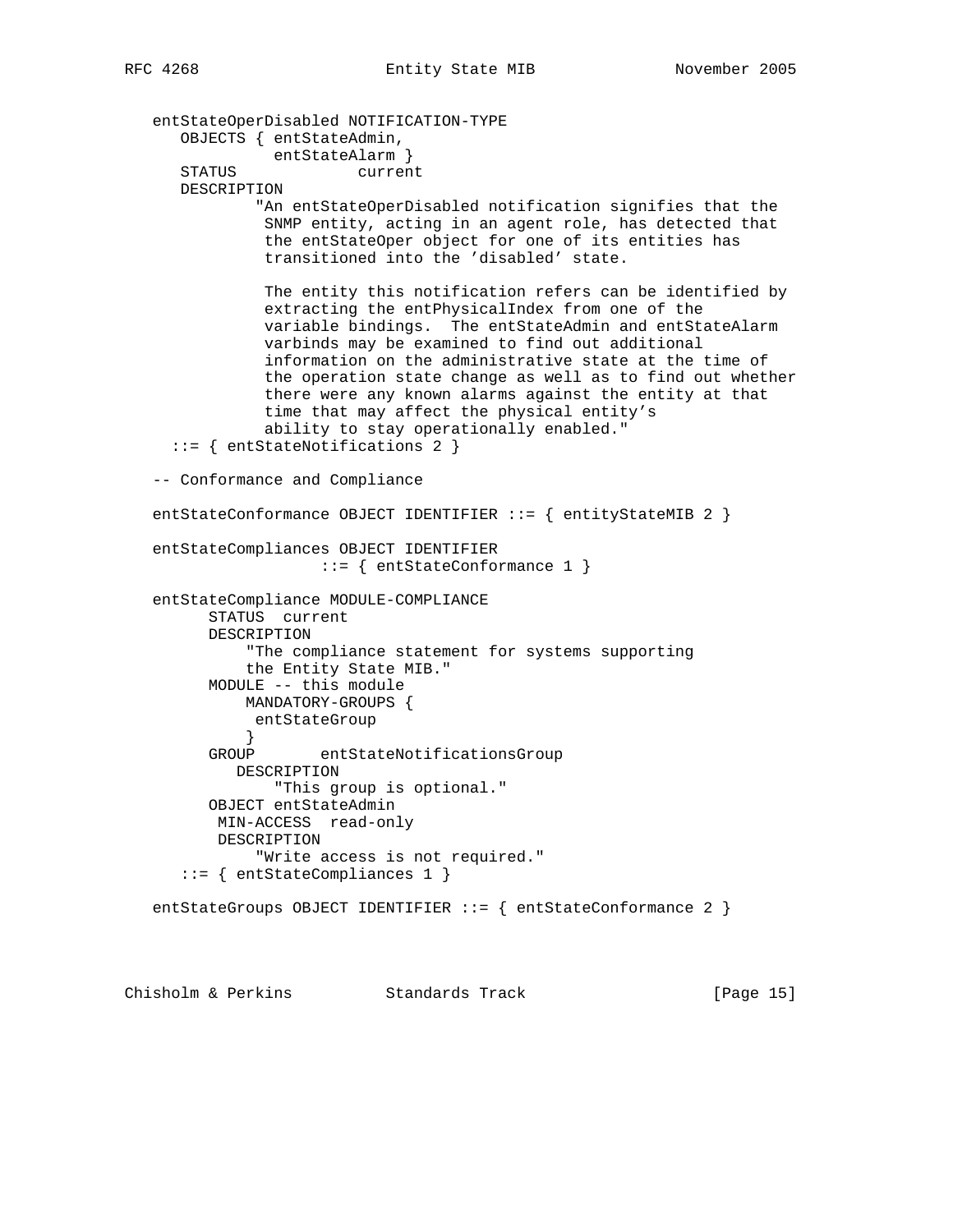```
 entStateGroup OBJECT-GROUP
   OBJECTS {
            entStateLastChanged,
            entStateAdmin,
            entStateOper,
            entStateUsage,
            entStateAlarm,
            entStateStandby
            }
     STATUS current
     DESCRIPTION
          "Standard Entity State group."
     ::= { entStateGroups 1}
 entStateNotificationsGroup NOTIFICATION-GROUP
   NOTIFICATIONS {
            entStateOperEnabled,
            entStateOperDisabled
            }
     STATUS current
     DESCRIPTION
          "Standard Entity State Notification group."
     ::= { entStateGroups 2}
```
END

6. Security Considerations

 The ENTITY-STATE-TC-MIB defined in section 4 does not define any management objects. Instead, it defines a set of textual conventions that may be used by other MIB modules to define management objects. Meaningful security considerations can only be written in the MIB modules that define management objects. The ENTITY-STATE-TC-MIB has therefore no impact on the security of the Internet.

 The ENTITY-STATE-MIB defined in section 5 defines one management object -- entStateAdmin -- that has a MAX-ACCESS clause of read write. The object may be considered sensitive or vulnerable in some network environments. The support for SET operations in a non-secure environment without proper protection can have a negative effect on network operations.

 Note that setting the entStateAdmin to 'locked' or 'shuttingDown' can cause disruption of services ranging from those running on a port to those on an entire device, depending on the type of entity. Access to this object should be properly protected.

Chisholm & Perkins Standards Track [Page 16]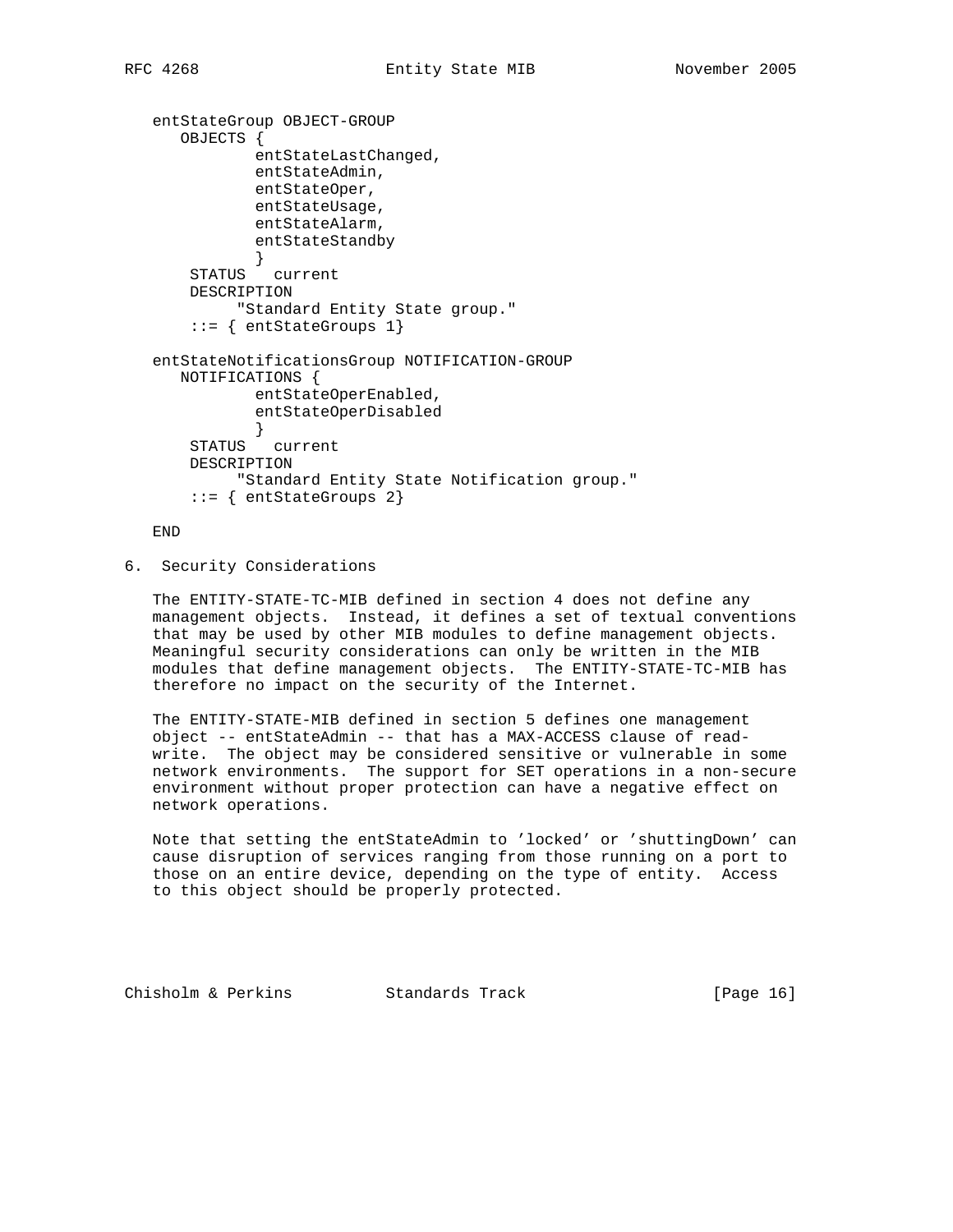Access to the objects defined in this MIB allows one to figure out what the active and standby resources in a network are. This information can be used to optimize attacks on networks so even read-only access to this MIB should be properly protected.

 SNMP versions prior to SNMPv3 did not include adequate security. Even if the network itself is secure (for example by using IPsec), even then, there is no control as to who on the secure network is allowed to access and GET/SET (read/change/create/delete) the objects in this MIB module.

 It is RECOMMENDED that implementers consider the security features as provided by the SNMPv3 framework (see [RFC3410], section 8), including full support for the SNMPv3 cryptographic mechanisms (for authentication and privacy).

 Further, deployment of SNMP versions prior to SNMPv3 is NOT RECOMMENDED. Instead, it is RECOMMENDED to deploy SNMPv3 and to enable cryptographic security. It is then a customer/operator responsibility to ensure that the SNMP entity giving access to an instance of this MIB module is properly configured to give access to the objects only to those principals (entities) that have legitimate rights to indeed GET or SET (change/create/delete) them.

7. Acknowledgements

This document is a product of the Entity MIB Working Group.

- 8. References
- 8.1. Normative References
	- [RFC2119] Bradner, S., "Key words for use in RFCs to Indicate Requirement Levels", BCP 14, RFC 2119, March 1997.
	- [RFC2578] McCloghrie, K., Perkins, D., Schoenwaelder, J., Case, J., Rose, M., and S. Waldbusser, "Structure of Management Information Version 2 (SMIv2)", STD 58, RFC 2578, April 1999.
	- [RFC2579] McCloghrie, K., Perkins, D., Schoenwaelder, J., Case, J., Rose, M., and S. Waldbusser, "Textual Conventions for SMIv2", STD 58, RFC 2579, April 1999.
	- [RFC2580] McCloghrie, K., Perkins, D., Schoenwaelder, J., Case, J., Rose, M., and S. Waldbusser, "Conformance Statements for SMIv2", STD 58, RFC 2580, April 1999.

Chisholm & Perkins Standards Track [Page 17]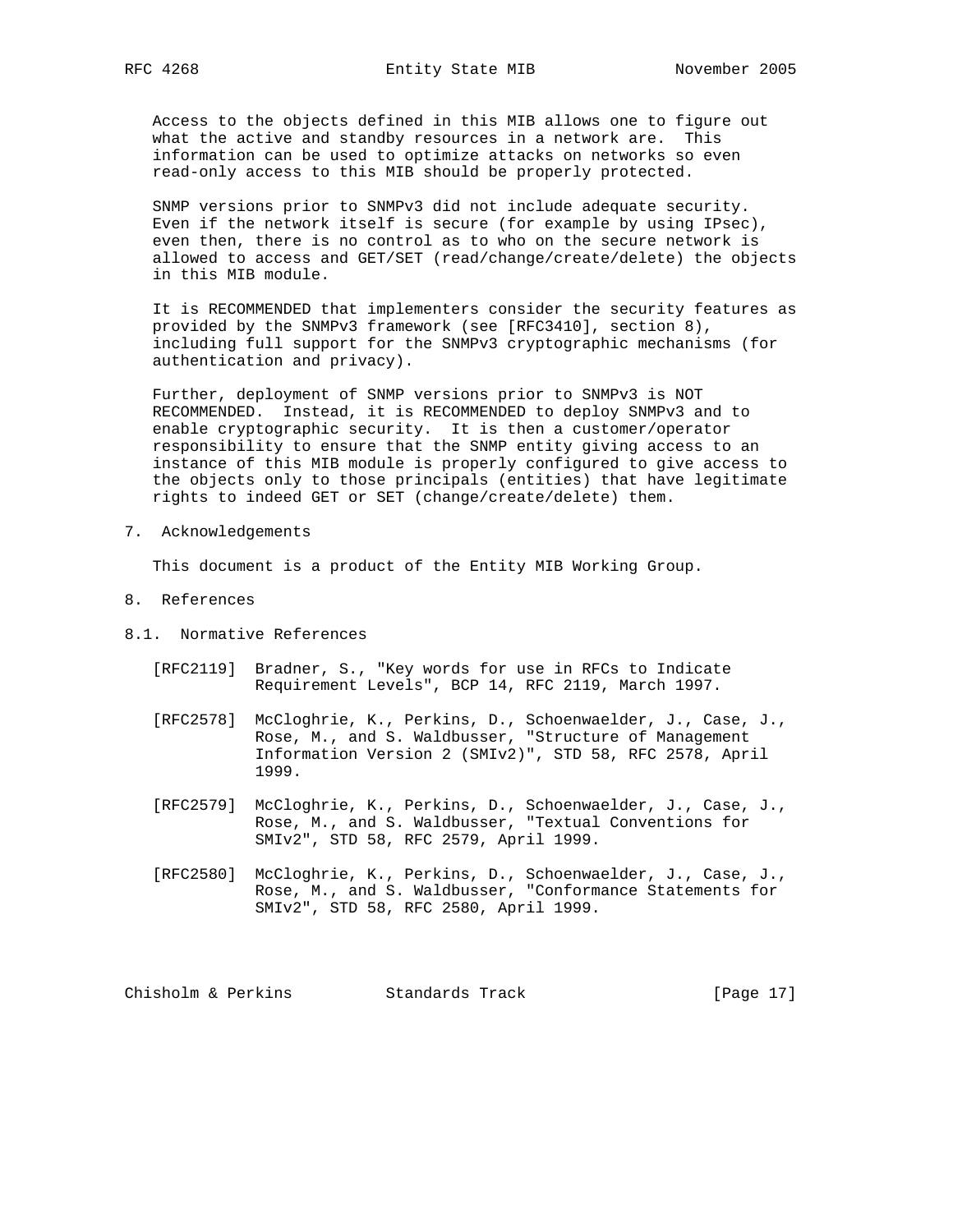[RFC4133] Bierman, A. and K. McCloghrie, "Entity MIB (Version 3)", RFC 4133, August 2005.

- 8.2. Informative References
	- [RFC2790] Waldbusser, S. and P. Grillo, "Host Resources MIB", RFC 2790, March 2000.
	- [RFC2863] McCloghrie, K. and F. Kastenholz, "The Interfaces Group MIB using SMIv2", RFC 2863, June 2000.
	- [RFC3410] Case, J., Mundy, R., Partain, D., and B. Stewart, "Introduction and Applicability Statements for Internet- Standard Management Framework", RFC 3410, December 2002.
	- [RFC3877] Chisholm, S. and D. Romascanu, "Alarm Management Information Base (MIB)", RFC 3877, September 2004.
	- [RFC4188] Norseth, K. and E. Bell, "Definitions of Managed Objects for Bridges", RFC 4188, September 2005.
	- [X.731] ITU Recommendation X.731, "Information Technology Open Systems Interconnection - System Management: State Management Function", 1992.

Authors' Addresses

 Sharon Chisholm Nortel Networks PO Box 3511, Station C Ottawa, Ontario, K1Y 4H7 Canada

EMail: schishol@nortel.com

 David T. Perkins 548 Qualbrook Ct San Jose, CA 95110 USA

 Phone: 408 394-8702 EMail: dperkins@snmpinfo.com

Chisholm & Perkins Standards Track [Page 18]